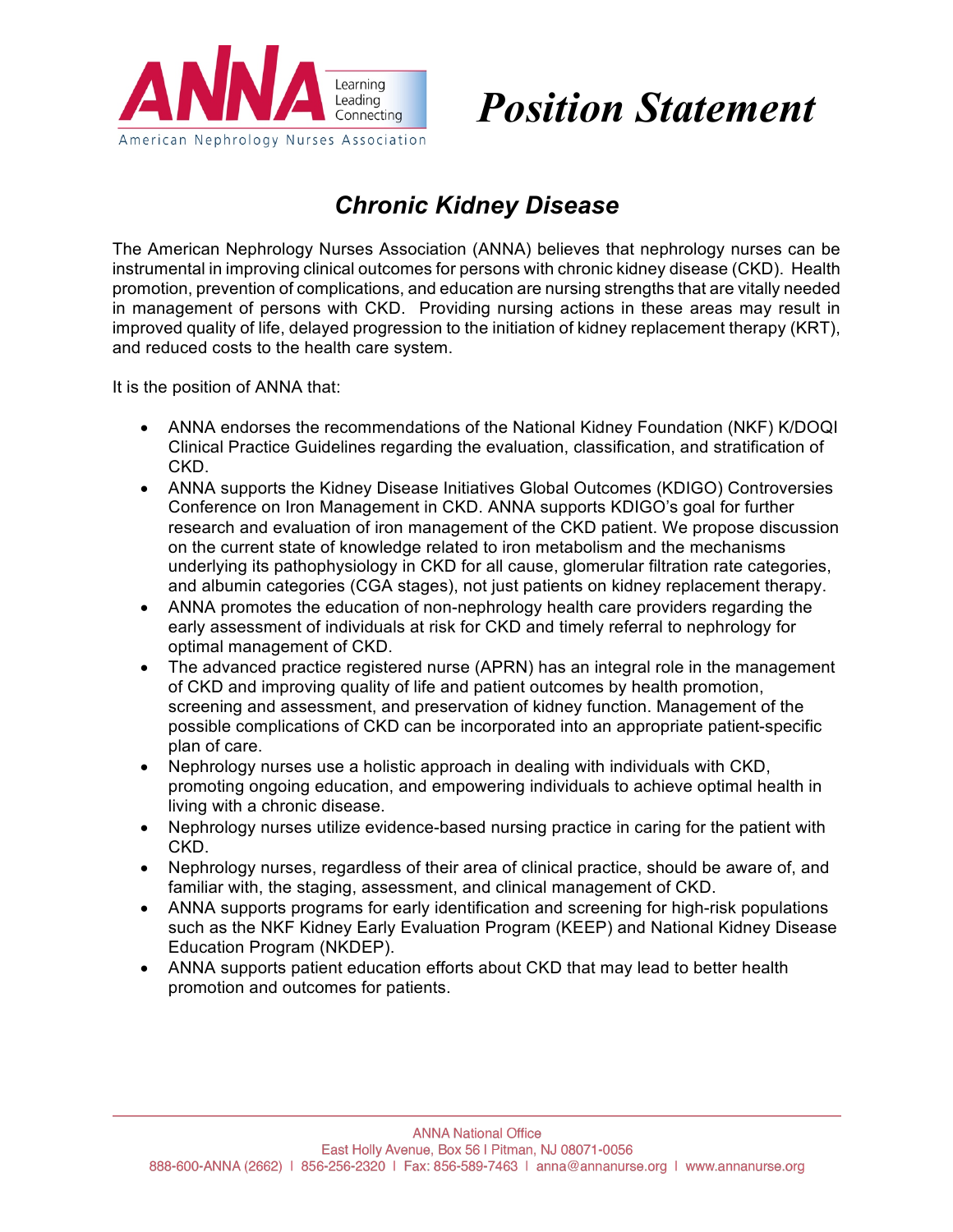### **Page 2 Chronic Kidney Disease Position Statement**

# **Background and Rationale**

Approximately 50 million Americans have some degree of kidney damage with rising incidence and prevalence rates for individuals with stage 5 CKD have doubled over the past 10 years. CKD is a growing worldwide public health problem. Risk factors for CKD such as diabetes, hypertension, obesity, and older age continue to increase in the general population. As a result, there is an expected dramatic rise in the number of individuals diagnosed with CKD, who may require KRT.

ANNA is a special interest group/organization comprised of educated, specially trained licensed nurses who have a commitment and responsibility to ensure that CKD is managed effectively, according to current standards. The mission of ANNA is to promote excellence in and appreciation of nephrology nursing so we can make a positive difference for people with kidney disease. Health promotion, prevention, and treatment of complications as well as education of the patient and family are nursing strengths, which are critically needed in the management of individuals with CKD.

National efforts for early detection and identification of the population at risk are being implemented in order to delay progression to end stage renal disease. The nephrology nurse is a valuable participant in this national initiative and can facilitate the programs outlined by the NKF KEEP and NKDEP.

# **Glossary**

APRN (advance practice registered nurse) – A registered nurse with a minimum of a masters degree in nursing who has received specialized training to diagnose, treat and manage illnesses.

CKD (chronic kidney disease) – an ongoing process that involves the slow progressive loss of the nephrons, the functioning units of the kidney, leading to loss of kidney function. There are five stages of CKD as outlined by NKF K/DOQI.

Diabetes – a disease that accounts for approximately half of the people with chronic kidney disease. There are two types – type 1 which is due to a lack of insulin being produced in the body and type 2, which due to the body's tissues being insulin resistant.

Hypertension – high blood pressure, which is the second most common cause of CKD in the U.S.

KRT (kidney replacement therapy) – use of therapies to replace the function of failed kidneys in maintaining balances of fluid and waste products. Replacement therapies include hemodialysis, peritoneal dialysis, transplantation, or conservative management.

NKDEP (National Kidney Disease Education Program) – an initiative of the National Institute of Diabetes and Digestive and Kidney Diseases of the National Institutes of Health designed to reduce the morbidity and mortality caused by kidney disease and its complications.

NKF (National Kidney Foundation) – a major voluntary nonprofit health organization which is dedicated to preventing kidney and urinary tract diseases, improving the health and well-being of individuals and families affected by kidney disease and increasing the availability of all organs for transplantation.